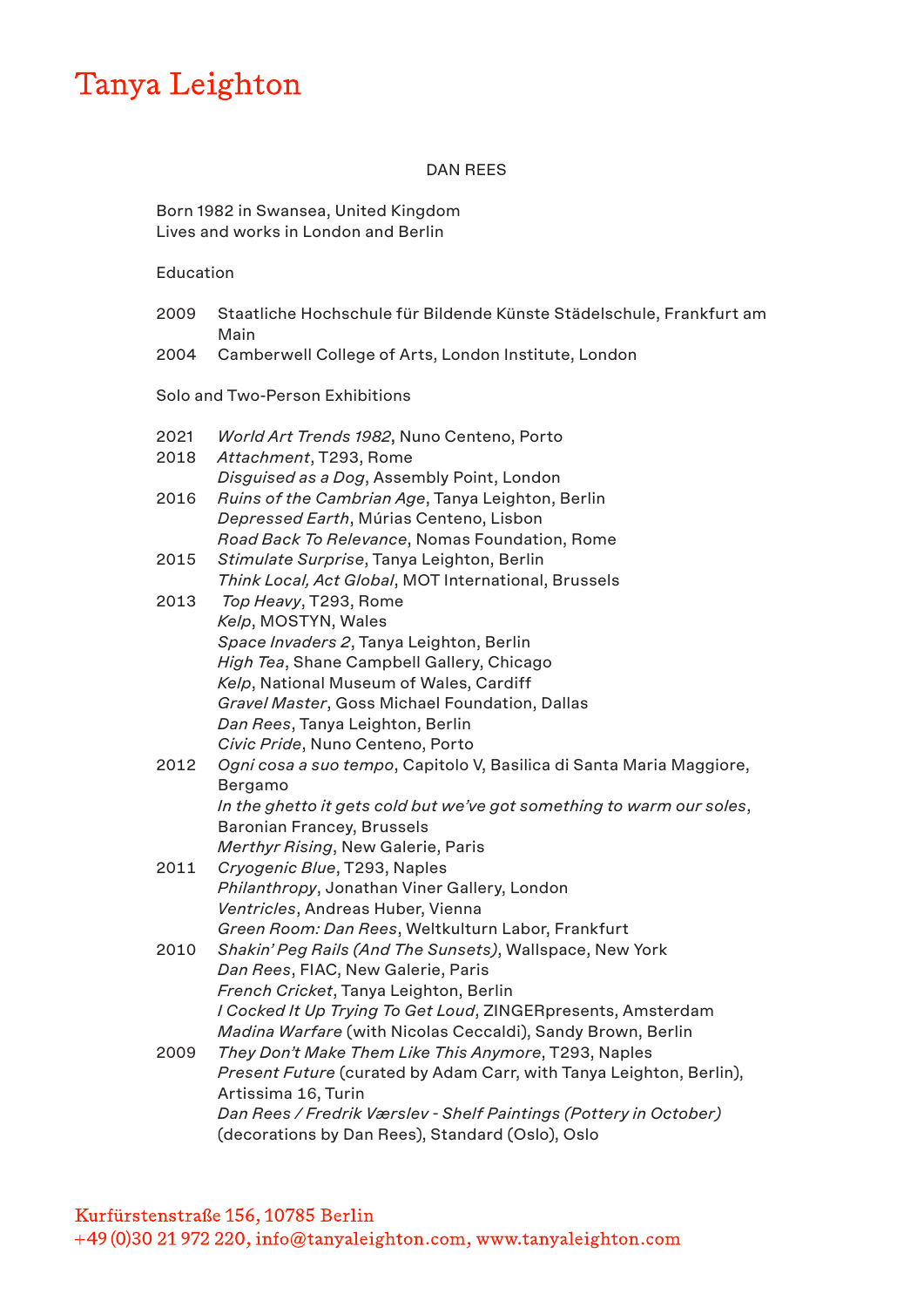| Junk On a Thing, Johan Berggren Gallery, Malmö, Sweden               |
|----------------------------------------------------------------------|
| Stink Myself Dinosaur Love, Landings, Vestfossen, Norway             |
| Somewhere Near The Black Mountain Hills (with Sean Edwards), Tanya   |
| Leighton, Berlin                                                     |
| Art Statements, Art 40 Basel (with T293, Naples), Basel              |
| If It Looks Like It and Feels Like It, Galerie Andreas Huber, Vienna |
| Songs For The North Atlantic: Lost At Sea, Krabbesholm, Skive,       |
| Denmark                                                              |
|                                                                      |

- 2008 *Holiday Work*, Collective Gallery, Edinburgh *Something Completely Separate And Totally Unrelated*, Ten Till Ten, Glasgow
	- *Alan Brooks and Dan Rees*, MOT International, London
- 2007 *Something To Fill That Empty Feeling*, T293, Naples *Things I Did When I Was A Young Man*, Mission Gallery, Swansea *Three Works in September*, Parade Gallery, London
- 2006 *Music to my Years*, Galerie Mille D'Air, Berlin *Variable Peace*, Mission Gallery, Swansea

## Selected Group Exhibitions

| 2022 | OMNIBUS - 10 Years of Kinderhook & Caracas, Kinderhook & Caracas,<br><b>Berlin</b>                                  |
|------|---------------------------------------------------------------------------------------------------------------------|
|      | The Beauty of Early Life, ZKM Center for Art and Media, Karlsruhe                                                   |
| 2019 | Finite/Infinite, 51zero Festival of Contemporary Art and Moving Image,<br><b>Rochester and Canterbury</b>           |
| 2018 | CONDO Hosting Nuno Centeno, The Approach, London                                                                    |
|      | La Collezione Impermanente #1, GAMeC, Bergamo                                                                       |
|      | EVA International, Ireland's Biennale, Limerick                                                                     |
|      | Nothing Will Be As Before, Tanya Leighton, Berlin                                                                   |
| 2017 | Notes from a Misunderstood Weed, ETRO, London                                                                       |
|      | Navigation - Art as Research, Oriel Davies Gallery, The Park, Newton,<br>Powys                                      |
| 2016 | Bozar, Brussels                                                                                                     |
|      | T293-in-residence, Via Gabba 1, Milan                                                                               |
|      | Atlante delle immagini e delle forme, GAMeC - Galleria d'Arte Moderna<br>e Contemporanea di Bergamo, Bergamo, Italy |
|      | WATER. WAR, Budafabriek, Dam, Kortrijk, Belgium                                                                     |
|      | FOOD-Ecologies of the Everyday, 13. Fellbach Small Sculpture Triennial,<br>Fellbach                                 |
| 2015 | By Boat (farewell) curated by Adam Carr, joségarciá, Mexico City                                                    |
|      | Les règles du jeu / The rules of the game, Casa do Povo, Espace 315,                                                |
|      | Centre Pompidou, Paris                                                                                              |
| 2014 | LIFE (curated by The Journal Gallery), Venus Over Manhattan, New York                                               |
|      | I'm a Painting, Kumu Gallery of Contemporary Art, Estonia                                                           |
|      | Postcodes, Casa do Povo, São Paulo                                                                                  |
|      | Screen Play, SWG3 Gallery, Glasgow                                                                                  |
|      | Airports for shadows and dust: pt1 (curated by Andrew Bonacina),<br>Artuner (online)                                |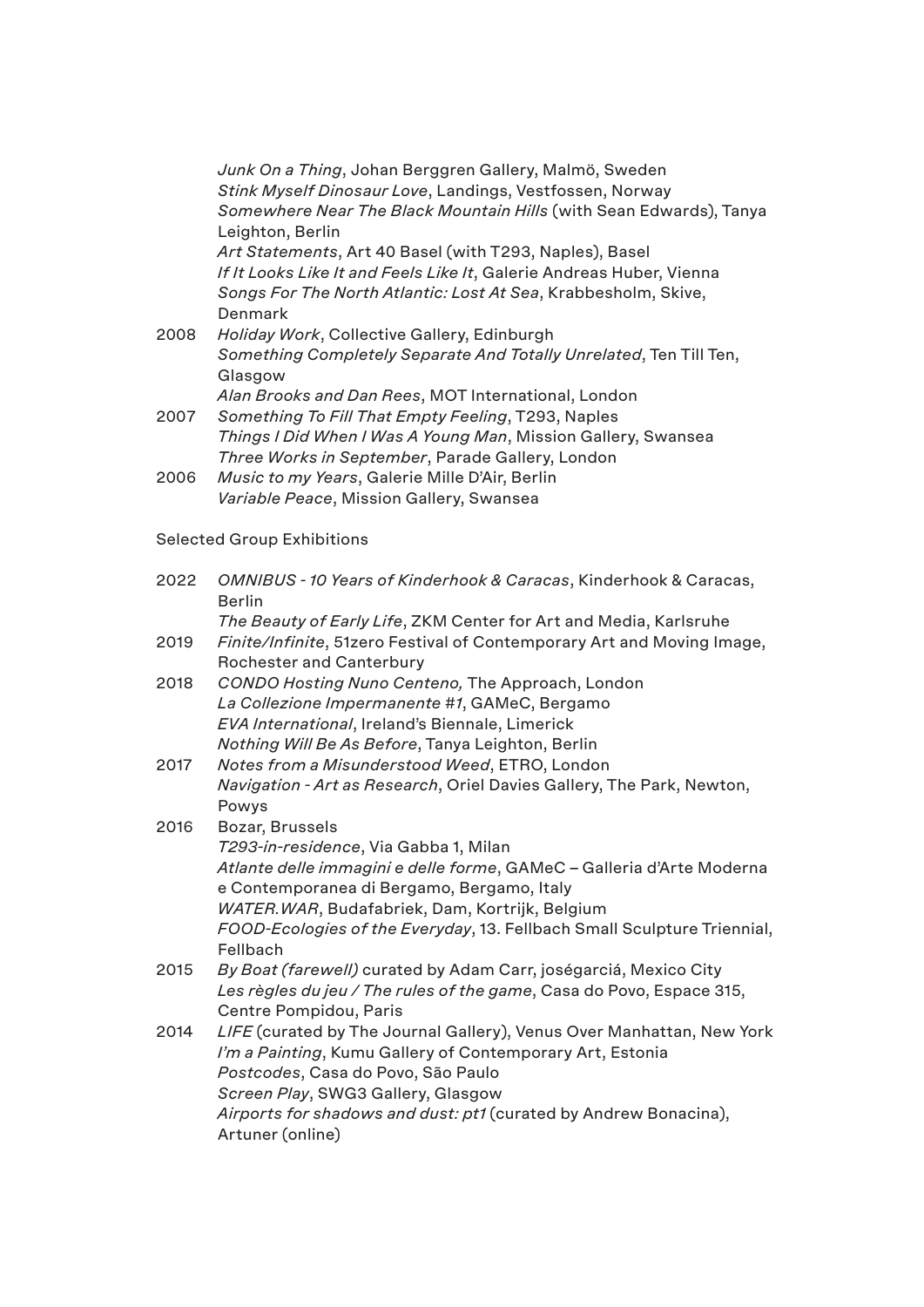|      | New Order: British Art Now II, Saatchi Gallery, London                                |
|------|---------------------------------------------------------------------------------------|
|      | Home Again, Again II, The Journal Gallery, New York                                   |
| 2013 | Jetztzeit (Present Time) + The Angel's Back (curated by Manuel                        |
|      | Segade), Centre d'art la Panera, Lleida, Spain                                        |
|      | Sin Motivo Aparente (For No Apparent Reason) (curated by Javier                       |
|      | Hontoria), Centro de Arte Dos de Mayo, Madrid                                         |
|      | Visions from Beyond: A Foray into Metaphysics and Materiality, Galerie<br>Isa, Mumbai |
|      | Gisele Freund 2013, New York Gallery, New York                                        |
|      | Shifting Conditions - Galerie Andreas Huber @ New Galerie, New                        |
|      | Galerie, Paris                                                                        |
|      | Chacun est une Déception Totale, Mains D'oeuvres, Région Ile de France                |
|      | The Glass Show, Jonathan Viner, London                                                |
| 2012 | Francesco Arena and Dan Rees - Ogni Cosa a Suo Tempo - Capitolo                       |
|      | CARA DOMANI opere dalla Collezione Ernesto Esposito, MAMbo,                           |
|      | Bologna                                                                               |
|      | Without (Jonathan Monk), Meessen De Clercq, Brussels                                  |
|      |                                                                                       |
|      | Accidentally on Purpose, QUAD Gallery, Derby                                          |
|      | V, Basilica of Santa Maria Maggiore, GAMeC, Bergamo                                   |
|      | Port, Galeria Nuno Centeno, Porto                                                     |
|      | Paul Cowen, Brendan Fowler, Chadwick Rantanen, Dan Rees, Shane                        |
|      | Campbell Gallery, Chicago                                                             |
|      | You are right it flows much better this way, Galerie Andreas Huber                    |
|      | Mise-en-scène, Young Art, Los Angeles                                                 |
|      | Accidentally on Purpose, QUAD, Derby, Ireland                                         |
|      | An Incomplete History of Incomplete Works of Art, Francesca Minini,                   |
|      | Milan                                                                                 |
|      | Makeshift, Galeria Miejska Arsenal, Poznan                                            |
|      | Young British Art, Dienstgebäude, Zurich                                              |
|      | D'aprés Giorgio, Fondazione Giorgio e Isa de Chirico, Rome                            |
|      | Painting, is a painting, is a painting, Cul de Sac, London                            |
|      | Surface to Surface, Jonathan Viner, London                                            |
| 2011 | Painting Show, Eastside Projects, Birmingham                                          |
|      | Chopped & Screwed, MKG127, Toronto                                                    |
|      | Somewhere Else (curated by Direlia Lazo), Nogueras Blanchard,                         |
|      | <b>Barcelona</b>                                                                      |
|      | Segalega, Giò Marconi, Milan                                                          |
|      | The Confidence Man (curated by Gianni Jetzer), Tanya Leighton, Berlin                 |
|      | Young British Art, Limoncello Gallery, London                                         |
|      | Keep Floors and Passages Clear, White Columns, New York                               |
|      | Outrageous Fortune, Focal Point Gallery, Essex, UK                                    |
|      | Just Photography, Martos Gallery, New York                                            |
|      | Anti-Photography (curated by Duncan Wooldridge), Focal Point Gallery,                 |
|      | <b>Essex</b>                                                                          |
| 2010 | End Note, Tanya Leighton, Berlin                                                      |
|      | <i>État de Choses, Darsa Comfort, Zurich</i>                                          |
|      | Before and After, Balice Hertling, Paris                                              |
|      | Brand New You're Retro, Andreas Huber, Vienna                                         |
|      |                                                                                       |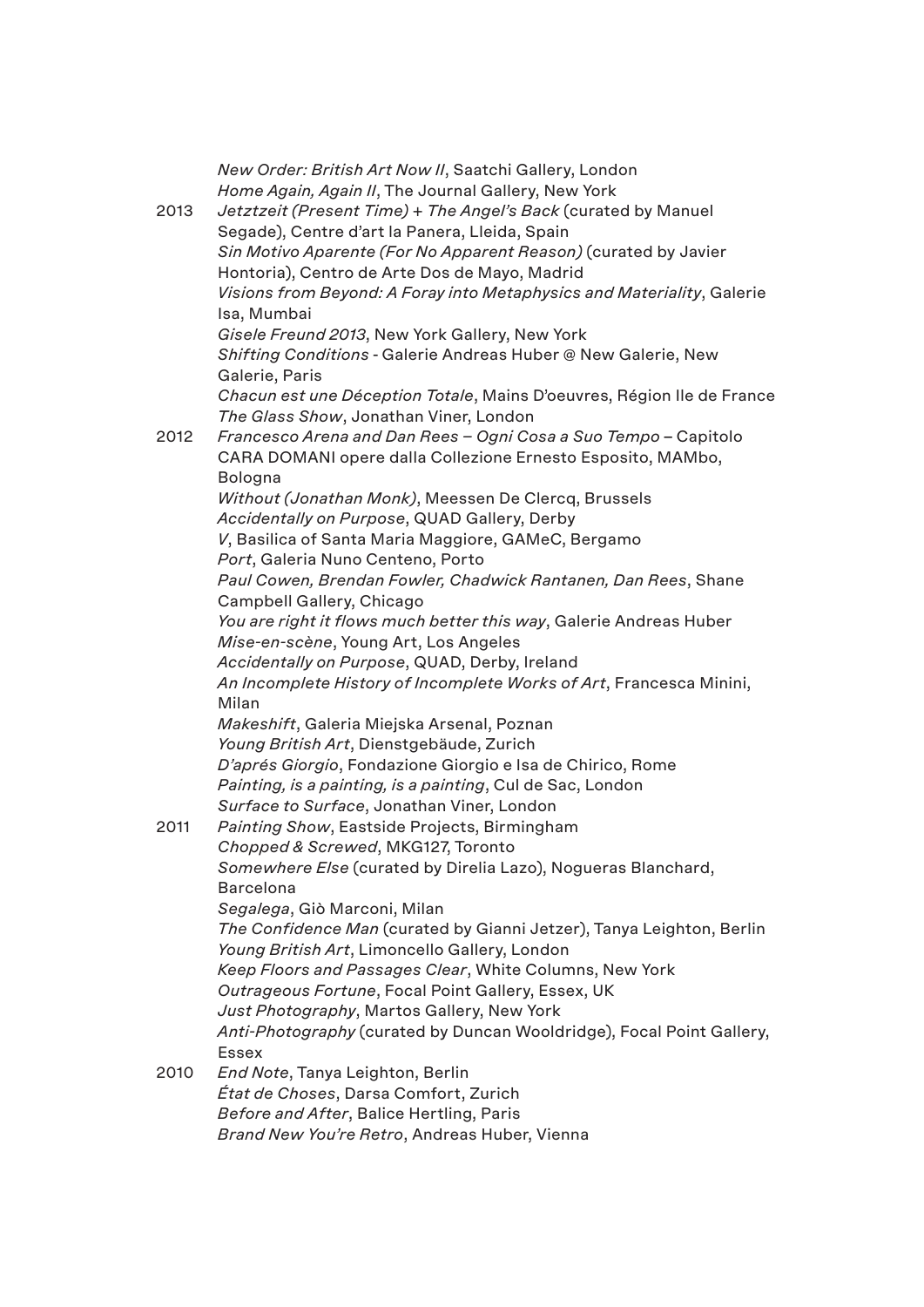*Exhibition, Exhibition* (curated by Adam Carr), Castello di Rivoli, Turin (catalogue) *A Simple Catastophe*, Supplement, London *Session\_8\_Video*, Am Nuden Da, London *Die Dritte Dimension*, New Galerie, Paris *Gallery, Galerie, Galleria* (curated by Adam Carr), Norma Mangione Gallery, Turin Freischuss, Kleine Humboldt Galerie, Berlin *A Very, Very Long Coat*, Wallspace Gallery, New York 2009 *Not Created By A Human Hand*, Wildfried Lentz, Rotterdam *Berlin Los Angeles A Tale of Two (other) Cities*, Massimo De Carlo,Milan *Collaboration*, Autocenter, Berlin *First View*, Johan Berggren Gallery, Malmö, Sweden *In the Interim (Part Two of Three)*, 0.08014440536499023 °WL - 51.52841035161011 °NB - 4.895009994506836 °OL -52.356377979185666 °NB, ZINGERpresents, London *Richard Prince and the Revolution* (curated by Jonathan Monk), ProjecteSD, Barcelona *Grey Matter*, Talbot Rice Gallery, Edinburgh *At Five To Ten by the Old Bridge, My Sweetheart*, Neue Alte Bruecke, Frankfurt *What Is Not But Could Be If (part one)*, Caribic Residency Frankfurt 2008 *Sink The Boat Before It Sails*, Basis, Frankfurt *What is my name?* (curated by Lorenzo Bruni), HISK - Higher Institute for Fine Arts, Ghent *September Show*, Tanya Leighton, Berlin *Per adesso noi siamo qua (part II)*, Villa Roma, Florence *Library*, The Bookmakers, Berlin *Playtime*, Betonsalon, Paris *Weißes Lächeln*, Croy Nielsen, Berlin *18*, Center, Berlin *The Store*, Tulips and Roses, Vilnius *The World Is Flat*, Overgarden, Copenhagen *Freunde und Bekannte*, Sparwasser HQ, Berlin 2007 *Rundgang*, Städelschule, Frankfurt am Main *Off Pages*, The Bookmakers, Turin *Without* (Curated by Adam Carr), Yvon Lambert, Paris *Deadpan Exchange*, Super Bien, Berlin *Future Show*, Zustand, Berlin *Can Your Eyes See The Love In Our Eyes*, Galerie Mille D'Air Berlin *Some Time Waiting*, Kadist Art Foundation, Paris 2006 *For One Day Only*, Kadist Art Foundation, Paris *Beasts of Burden*, General Public, Berlin *Today Is A Beautiful Day*, Nog Gallery, London *The Known and the Unknown*, Galleri Nicolai Wallner, Copenhagen *Home for Lost Ideas*, General Public, Berlin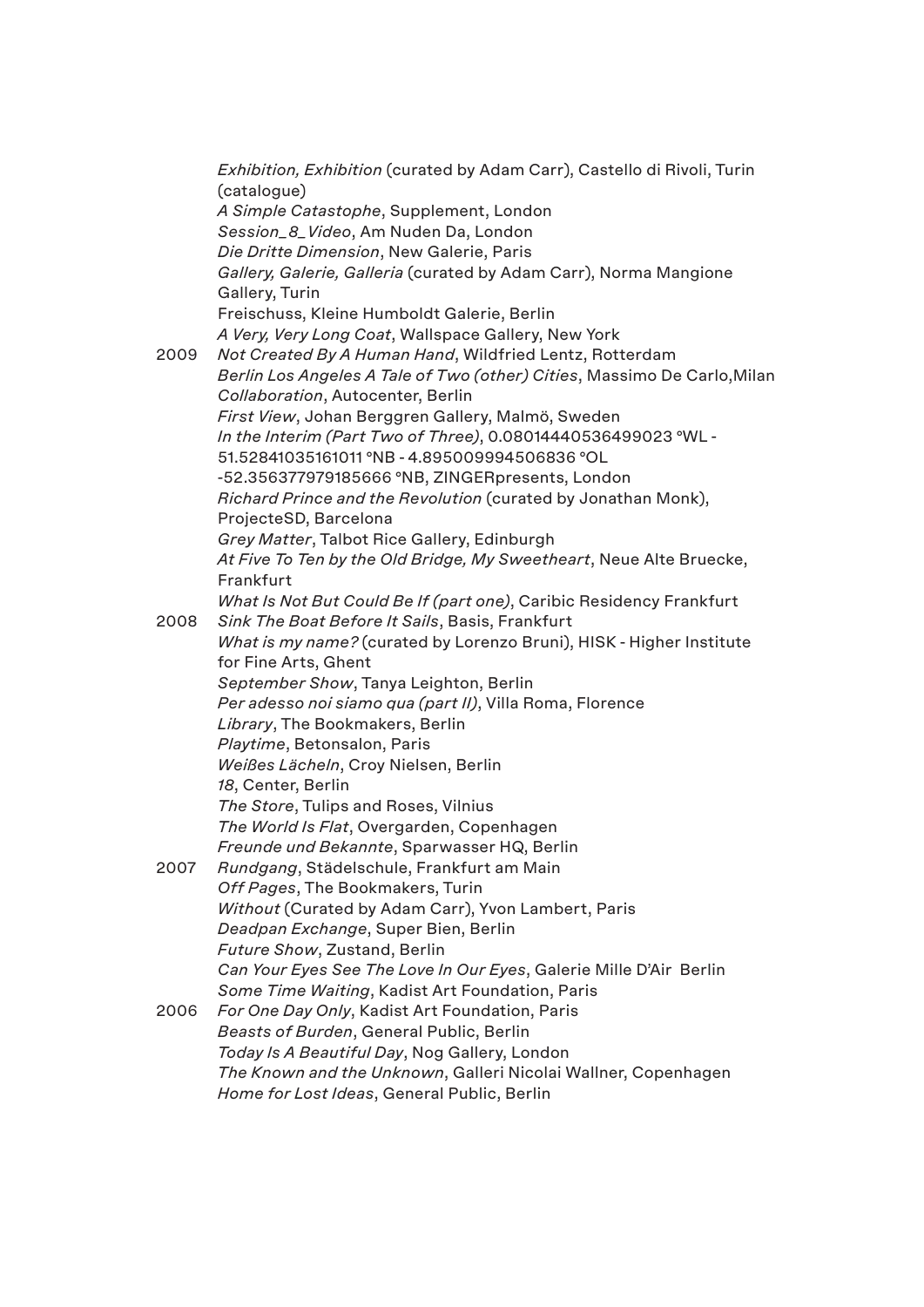Selected Bibliography

| 2020         | Suzanne Hudson, "World of Art: Contemporary Painting", Thames &<br>Hudson                                                                     |
|--------------|-----------------------------------------------------------------------------------------------------------------------------------------------|
| 2018<br>2015 | "Dan Rees at Assembly Point", Art Viewer, September 2018<br>John Beeson, "Dan Rees", Artforum, May 2015                                       |
| 2014         | Adam Carr, "An Interview with Dan Rees", Artuner, August 2014                                                                                 |
| 2013         | Dan Rees, Solidarity, (cat.), Berlin, 2014<br>Matthew Burbidge, "Dan Rees," Frieze.com, October 2013                                          |
|              | Brienne Walsh, "Dan Rees: Goss-Michael Foundation, Dallas, 13 April<br>- 27 July," Art Review, June 2013                                      |
|              | Dan Rees, Ymgyrych Unoliaeth Cymru Nicaragua Wales Nicaragua<br>Solidarity Campaign, (cat.) Berlin, 2013                                      |
|              | "The Glass Show at Jonathan Viner, London," Mousse, January 2013                                                                              |
| 2012         | Randall Miller, "Paul Cowan, Brendan Fowler, Chadwick Rantanen, Dan<br>Rees at Shane Campbell Gallery," DailyServing, July 2012               |
|              | Mario Codognato, "D'après Giorgio," Artforum, April 2012                                                                                      |
|              | Mary Rinebold, "Surface to Surface," Artforum.com, April 2012                                                                                 |
| 2011         | Aude Launay, "Dan Rees, Whatever Works, or not!," Zero Deux, 2011, 02<br>n'57, Spring 2011                                                    |
| 2010         | Villa Tokyo, Raster, Tokyo, 2011<br>Elke Buhr, "Künstler, die uns aufgefallen sind: Dan Rees," Monopol,                                       |
|              | October 2010                                                                                                                                  |
|              | Kees Keijer, "Dan Rees deelt," Parool, Amsterdam 8 June 2010                                                                                  |
|              | Suzanne Hudson, "A Very, Very Long Cat," Artforum, April 2010                                                                                 |
|              | Exhibition, Exhibition (curated by Adam Carr), Castello di Rivoli (cat.),<br><b>Turin, 2010</b>                                               |
| 2009         | "Apestreker," DN Lørdag, 18-19 July, 2009                                                                                                     |
|              | "Kopiert, nicht gefälscht," Der Standard, Vienna, 28 April 2009                                                                               |
|              | "Swansea Berlin," Interview with Adam Carr, Mousse Magazine, Milan,                                                                           |
|              | April - May 2009, Issue 18, pages 138-140<br>"Interview with J. Quin," MAP magazine, Spring Issue 2009, pages                                 |
|              | 24-25                                                                                                                                         |
|              | Berlin Los Angeles A Tale of Two (other) Cities, Massimo De Carlo<br>(cat.), Milan, 2009                                                      |
|              | 'Younger Than Jesus Artist Directory: The Essential Handbook to a New<br>Generation of Artists', by Lauren Cornell, Massimiliano Gioni, Laura |
|              | Hoptman, Phaidon Press Ltd., 2009<br>Home for Lost Ideas, by Catherine Griffiths and Dan Rees, Edited by                                      |
|              | Uovo Magazine, Turin, 2009                                                                                                                    |
| 2008         | "Rebecca Geldard's Top 10 London Shows This Month," Alan Brooks/<br>Dan Rees at MOT, saatchigallery.com                                       |
|              | Richard Higlett, "Open Frequency: Dan Rees," axisweb.org, June 2008                                                                           |
|              | A. Hunt, "Parade London," Frieze, London, Issue 112, January - February<br>2008                                                               |
| 2007         | "Dan Rees," timeout.com, December 2007                                                                                                        |
|              | "Dan Rees, Conversation Peace," Uovo Magazine, Turin, Issue 15,<br>October - December 2007                                                    |